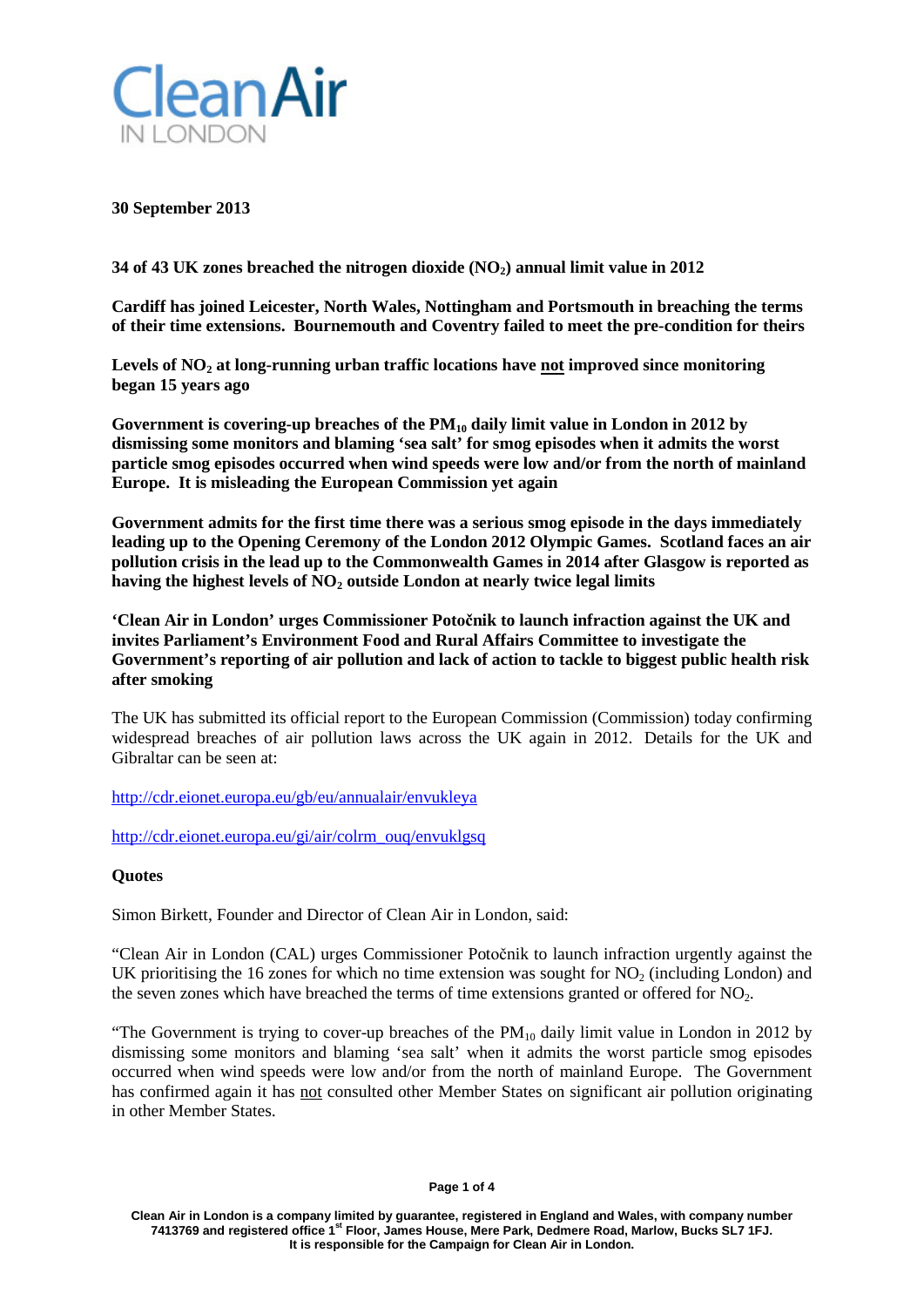

"CAL therefore calls on Commissioner Potočnik to launch infraction against the UK for breaching the PM10 daily limit value in London in 2012 including in Marylebone Road in Westminster, Neasden Lane in Brent (78 Bad Air Days), Horn Lane in Ealing (48 Bad Air Days), Shepherd's Bush in Hammersmith (69 Bad Air Days) and Upper Thames Street in the City of London (53 Bad Air Days).

"This Government has tried too hard and for too long to hide the impact of air pollution. CAL invites Parliament's Environment Food and Rural Affairs Committee to investigate the Government's reporting of air pollution which is a national disgrace and its lack of action to tackle the biggest public health risk after smoking."

# **Analysis**

Key points include:

### Olympic and Commonwealth Games

- 1. Government has admitted for the first time there was a serious smog episode in the days leading up to the Opening Ceremony of the Olympic Games (pages 65 and 66 of the full report).
- 2. The highest levels of  $NO<sub>2</sub>$  in the UK outside London were reported for Glasgow at an annual mean of 72  $\mu$ g/m<sup>3</sup> i.e. nearly twice the legal limit and World Health Organisation guideline  $(WHO)$  <sup>Tab 11f</sup>.

## Nitrogen dioxide

- 3. 34 of 43 UK zones have breached  $NO<sub>2</sub>$  limit values in 2012 which have been in legislation since 1999 to be complied with by 1 January 2010.
- 4. Time extensions granted by the European Commission in June 2012 for Leicester, North Wales, Nottingham and Portsmouth to comply with the  $NO<sub>2</sub>$  limit values have been breached again in 2012. Cardiff has now also breached the terms of its time extension. Bournemouth and Coventry have not met the terms of the conditional time extensions granted on 25 June 2012 i.e. to adjust relevant air quality plans with a view to ensuring compliance with the  $NO<sub>2</sub>$  annual limit value by 1 January 2013 and 1 January 2014 respectively.
- 5. Government claims Marylebone Road had the highest exceedances of  $NO<sub>2</sub>$  at an annual mean of 94  $\mu$ g/m<sup>3 Tab 11</sup> when far higher levels were recorded at other locations e.g. Putney High Street  $(155 \ \mu g/m^3)$ .
- 6. The Government's own report shows annual average concentrations of  $NO<sub>2</sub>$  have not declined during the last 10 years at eight long-running traffic urban sites that include Bath Roadside, **Camden Roadside**, Glasgow Kerbside, Exeter Roadside, **Haringey Roadside**, **London Marylebone Road**, Oxford Centre Roadside, and **Tower Hamlets Roadside**) (Figure 5-6 on page 43 of the full report).

Dangerous airborne particles ( $PM<sub>2.5</sub>$  and  $PM<sub>10</sub>$ )

7. The Government claims sea salt has reduced the number of exceedances of the  $PM_{10}$  daily limit value from 46 to 35 i.e. the maximum permitted level  $^{Tab\ 23a}$ .

### **Page 2 of 4**

**Clean Air in London is a company limited by guarantee, registered in England and Wales, with company number 7413769 and registered office 1st Floor, James House, Mere Park, Dedmere Road, Marlow, Bucks SL7 1FJ. It is responsible for the Campaign for Clean Air in London.**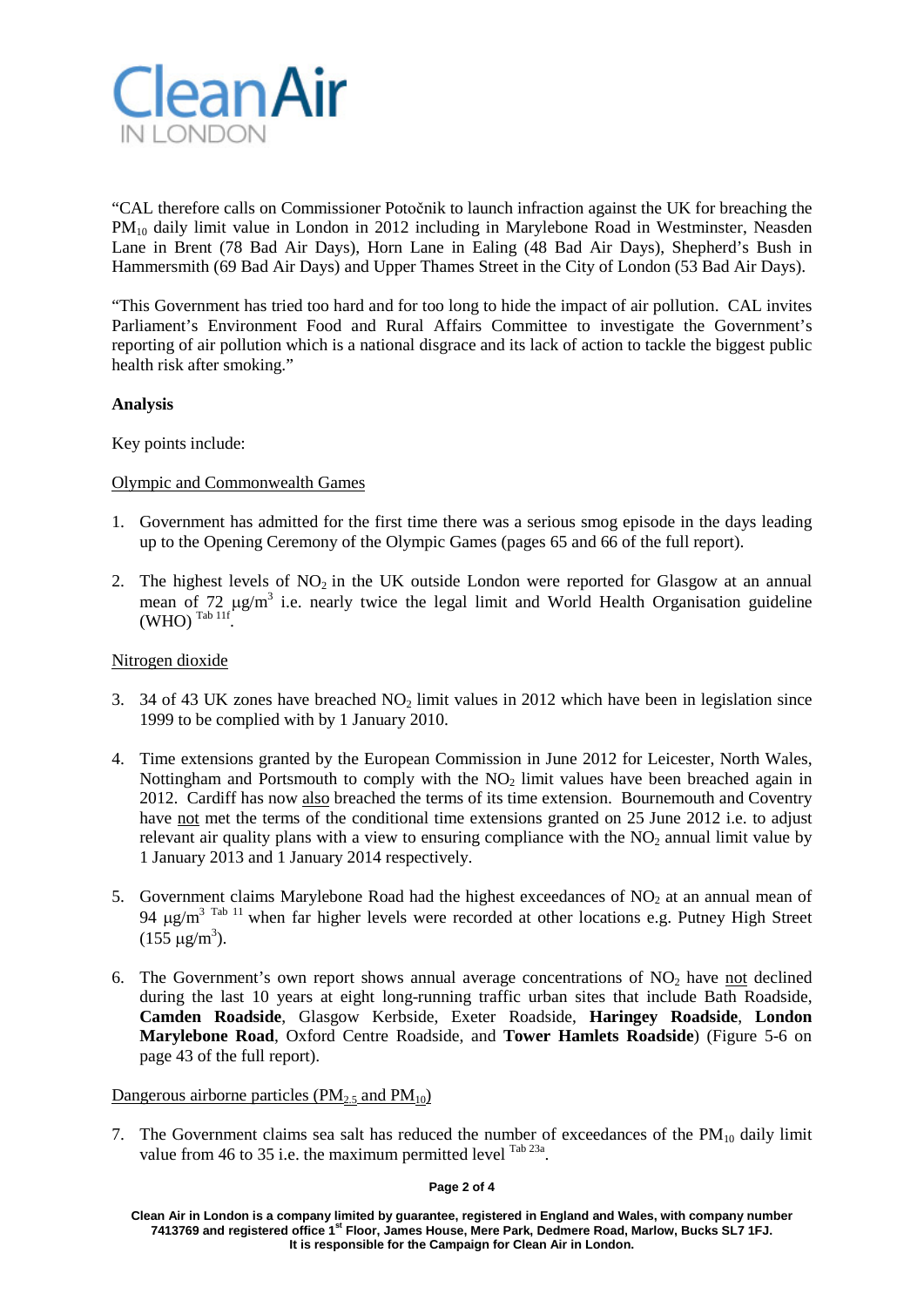

- 8. Government is covering-up breaches of the  $PM_{10}$  daily limit value in London in 2012 by ignoring some monitors and blaming 'sea salt' for smog episodes when it admits the worst particle smog episodes occurred when wind speeds were low and/or from the north of mainland Europe. It is misleading the European Commission yet again
- 9. The annual mean concentration of  $PM_{2.5}$  in Marylebone Road in London was 22  $\mu$ g/m<sup>3</sup> and 21  $\mu$ g/m<sup>3</sup> after the deduction of sea salt <sup>Tab 18</sup>. This exceeded the PM<sub>2.5</sub> 'Exposure Concentration Obligation' (known as the Stage 2 Limit Value) of 20  $\mu$ g/m<sup>3</sup> which must be met by 1 January 2020. It is twice the WHO guideline for  $PM_{2.5}$ .
- 10. The Government has confirmed the UK has not consulted other Member States on significant air pollution originating in other Member States Tab 25a.

### Hundreds of thousands of people affected

- 11. 246,179 people at background locations alone, including 229,147 in London, were exposed to levels of  $NO<sub>2</sub>$  exceeding the legal limit and the WHO guideline in 2012. The UK has refused for many years to comply with Article 5 of the  $4<sup>th</sup>$  daughter directive requiring it to estimate the total number of people exposed to such levels of air pollution i.e. including urban roadsides  $^{Tab 19b}$ .
- 12. International health standards have been exceeded for exposure to benzo(a)pyrene (76,777 people affected in the Belfast, North East, Northern Ireland, North Wales, South Wales, Swansea, Teeside, Yorkshire and Humberside zones)  $^{Tab\ 19k}$ , nickel (3,286 people affected in the Swansea and South Wales zones)  $^{Tab 19j}$  and ozone (millions of people affected)  $^{Tab 19g}$ . In Gibraltar, 29,752 people were exposed to levels of nickel exceeding international health standards <sup>Tab 14c</sup> due to local industry including power production.

### <http://youtu.be/bdO5-DmbuBI>

### **Notes**

1. European Commission's time extension webpage

[http://ec.europa.eu/environment/air/quality/legislation/time\\_extensions.htm](http://ec.europa.eu/environment/air/quality/legislation/time_extensions.htm)

2. Requirement to report total population exposed to air pollution exceeding limit values

<http://rod.eionet.europa.eu/obligations/569>

3. European Environment Agency report in 2012 titled 'Particulate matter from natural sources and related reporting under the EU Air Quality Directive in 2008 and 2009' stated:

*"Since sea salt (mainly NaCl) is quantitatively the major contributor to the marine aerosol mass, it is the component to be considered when evaluating the natural contribution of marine aerosol to PM levels. Sea aerosols in the atmosphere tend to occur as episodic events during strong winds. They are most relevant for the PM10 daily mean limit values: discounting the sea salt contribution can have an impact on the calculation of the exceedances of the daily limit value for PM10." Page 19*

#### **Page 3 of 4**

**Clean Air in London is a company limited by guarantee, registered in England and Wales, with company number 7413769 and registered office 1st Floor, James House, Mere Park, Dedmere Road, Marlow, Bucks SL7 1FJ. It is responsible for the Campaign for Clean Air in London.**